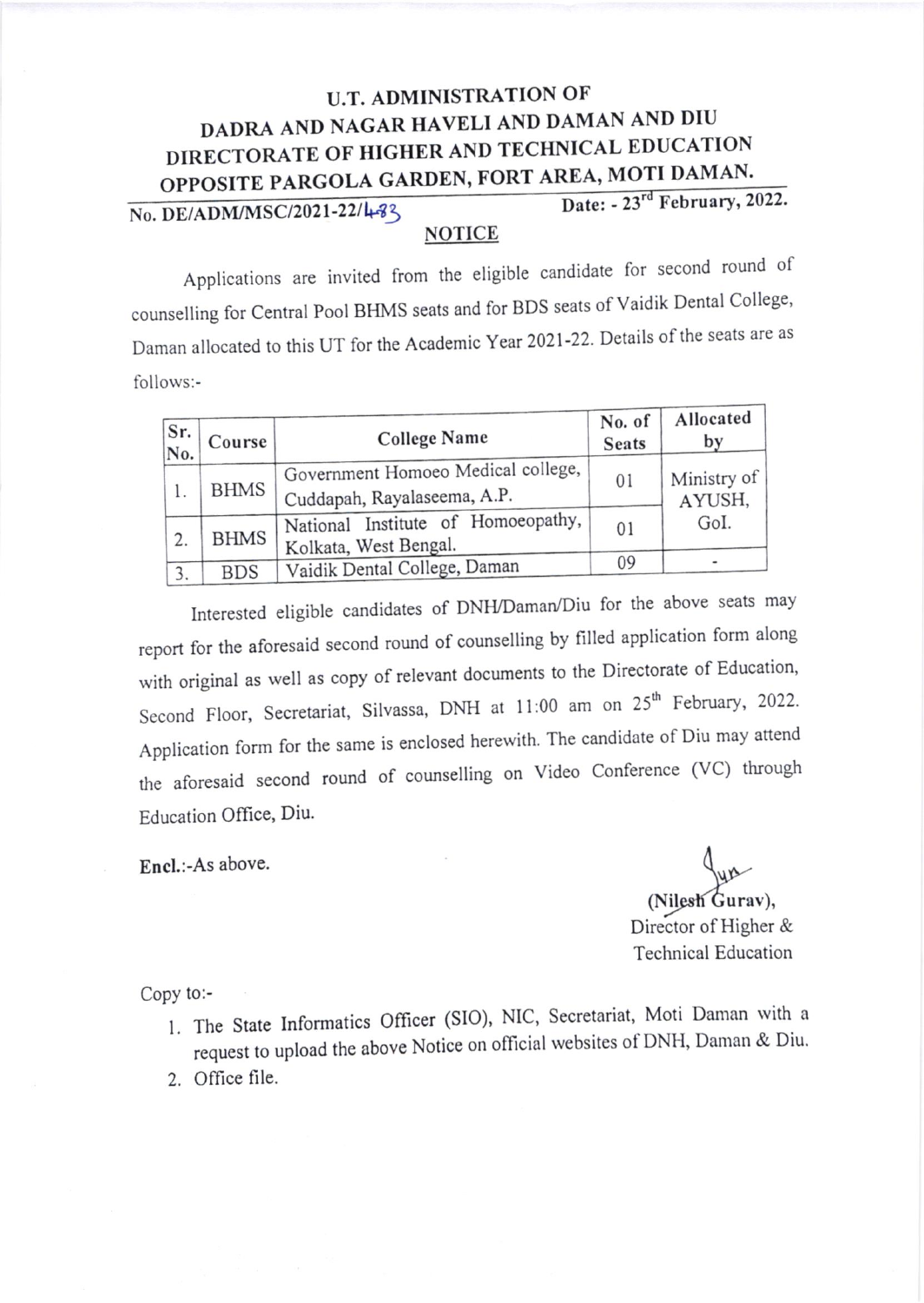| <b>U.T. ADMINISTRATION OF</b><br>DADRA AND NAGAR HAVELI AND DAMAN AND DIU<br>DIRECTORATE OF HIGHER AND TECHNICAL EDUCATION<br><b>DAMAN</b><br>Application Form for Central Pool BHMS seats and BDS seats of Vaidik<br>Dental College, Daman allocated to the UT of Dadra and Nagar Haveli and<br>Daman and Diu for the Academic year 2021-22 |                            |                                                                                                                                                                                                                                      |  |  |  |  |
|----------------------------------------------------------------------------------------------------------------------------------------------------------------------------------------------------------------------------------------------------------------------------------------------------------------------------------------------|----------------------------|--------------------------------------------------------------------------------------------------------------------------------------------------------------------------------------------------------------------------------------|--|--|--|--|
| <b>Candidate Details</b><br>1. Name of the Applicant: -                                                                                                                                                                                                                                                                                      | Paste<br>Photo<br>here     |                                                                                                                                                                                                                                      |  |  |  |  |
| (First name)                                                                                                                                                                                                                                                                                                                                 | (Father's name)            | (Surname)                                                                                                                                                                                                                            |  |  |  |  |
| 2. Parent's/Guardian's Name: -                                                                                                                                                                                                                                                                                                               |                            |                                                                                                                                                                                                                                      |  |  |  |  |
| (First name)                                                                                                                                                                                                                                                                                                                                 | (Father's name)            | (Surname)                                                                                                                                                                                                                            |  |  |  |  |
| 3. Date of Birth: $-$ /                                                                                                                                                                                                                                                                                                                      | $Age: -$<br>(Year) (Month) | (Days)                                                                                                                                                                                                                               |  |  |  |  |
| 4. Address: -<br>(a) Present address for correspondence.                                                                                                                                                                                                                                                                                     | (b) Permanent address.     |                                                                                                                                                                                                                                      |  |  |  |  |
| At                                                                                                                                                                                                                                                                                                                                           |                            |                                                                                                                                                                                                                                      |  |  |  |  |
| Post                                                                                                                                                                                                                                                                                                                                         |                            |                                                                                                                                                                                                                                      |  |  |  |  |
| District                                                                                                                                                                                                                                                                                                                                     |                            |                                                                                                                                                                                                                                      |  |  |  |  |
| State/UT                                                                                                                                                                                                                                                                                                                                     |                            | <u>and the company of the company of the company of the company of the company of the company of the company of the company of the company of the company of the company of the company of the company of the company of the com</u> |  |  |  |  |
| Pin<br><u> Communication de la propriété de la propriété de la propriété de la propriété de la propriété de la propriété de la propriété de la propriété de la propriété de la propriété de la propriété de la propriété de la propriét</u>                                                                                                  |                            | the company of the company of                                                                                                                                                                                                        |  |  |  |  |
| Mobile No.                                                                                                                                                                                                                                                                                                                                   |                            |                                                                                                                                                                                                                                      |  |  |  |  |